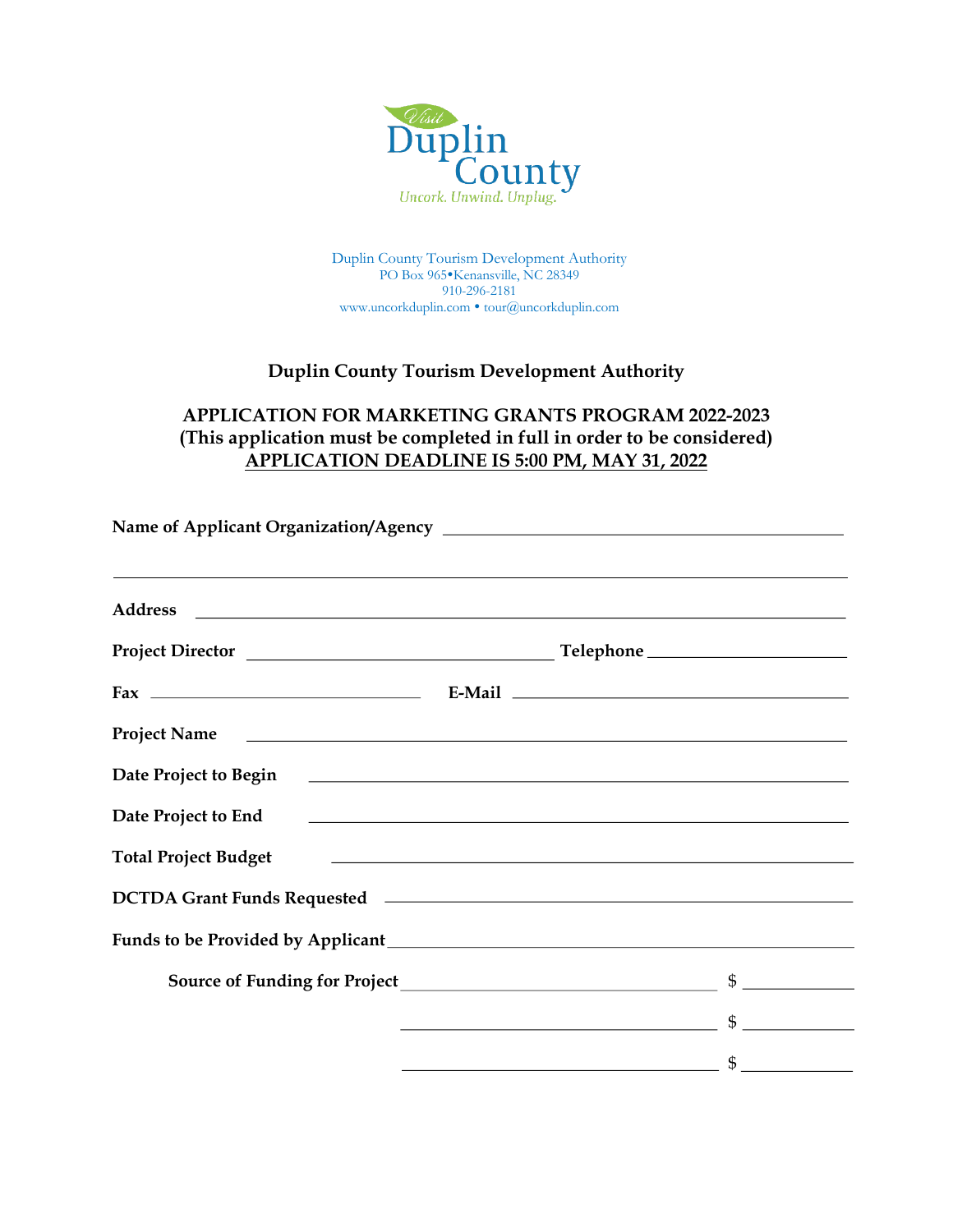| Is this request for (check all that apply):                                                                                                                                         |            | <b>Special Event or Project</b><br>Marketing and/or Promotion |  |  |  |
|-------------------------------------------------------------------------------------------------------------------------------------------------------------------------------------|------------|---------------------------------------------------------------|--|--|--|
|                                                                                                                                                                                     |            | Collateral Material (brochure, rack card, etc)                |  |  |  |
| Does organization receive funding from a Foundation (s):<br>Yes<br>N <sub>o</sub><br>If funding is received from Foundation (s), which Foundation (s)?                              |            |                                                               |  |  |  |
| Is your organization/agency:                                                                                                                                                        | For profit | Non-profit                                                    |  |  |  |
| Narrative Description of Project (Include need assessment/purpose of project, outline of<br>project procedure, intended results of project. Attach additional sheets as necessary.) |            |                                                               |  |  |  |
|                                                                                                                                                                                     |            |                                                               |  |  |  |
|                                                                                                                                                                                     |            |                                                               |  |  |  |
| Project justifications and economic benefit/impact to the visitor industry.                                                                                                         |            |                                                               |  |  |  |
|                                                                                                                                                                                     |            |                                                               |  |  |  |
|                                                                                                                                                                                     |            |                                                               |  |  |  |
|                                                                                                                                                                                     |            |                                                               |  |  |  |
|                                                                                                                                                                                     |            |                                                               |  |  |  |
|                                                                                                                                                                                     |            |                                                               |  |  |  |

**Attach additional sheets detailing any additional comments that support the need for project and/or project's merit as an event or activity to enhance Duplin County as a travel destination.**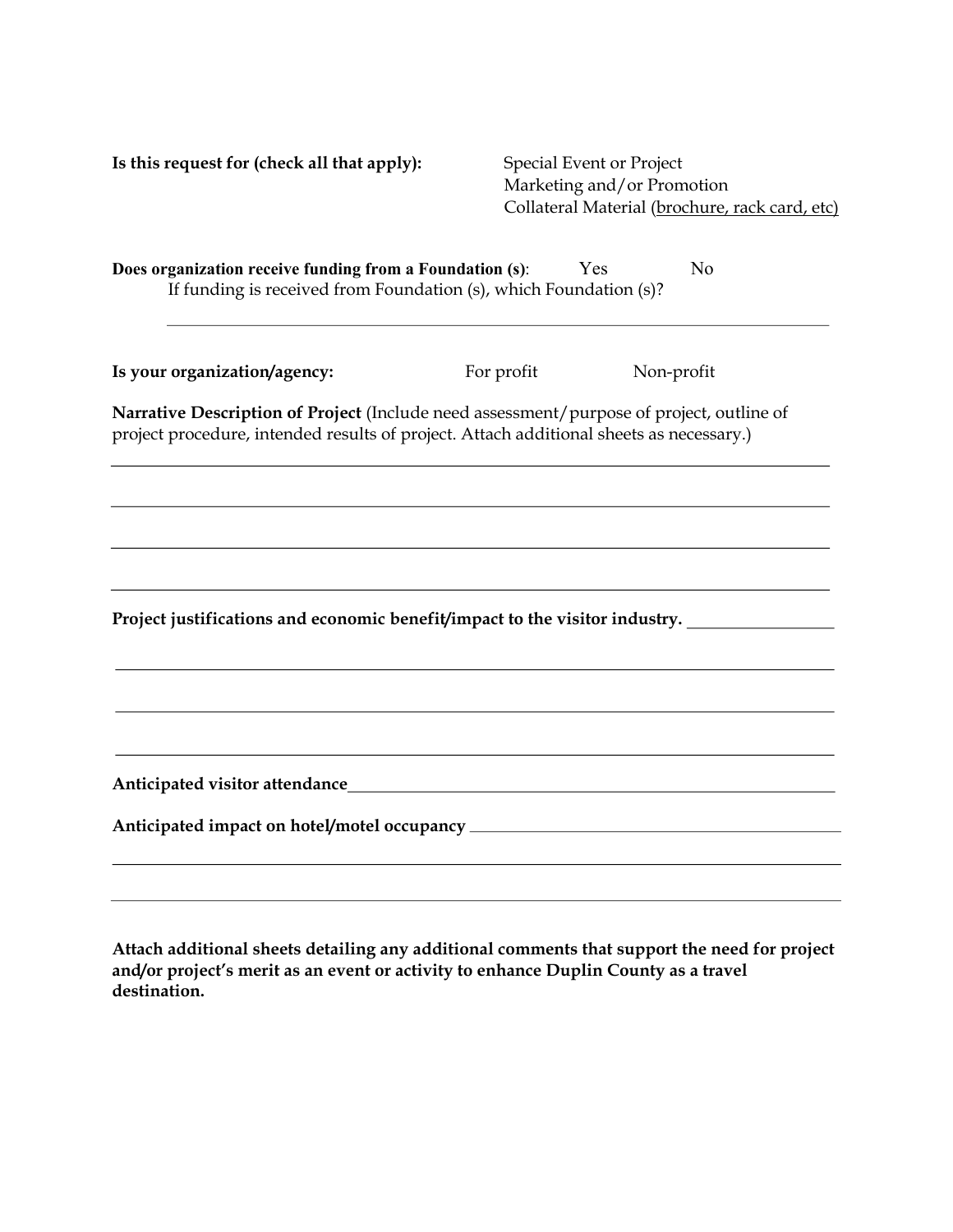**Detailed Project Expenses** (Attach sheet if needed. Grant funds can only be used towards marketing/advertising)

**Marketing/Promotion** (if paid media specify name/type of media/publication and date of airing/appearance; if audio visual specify slides, film, video, etc., for all other, be specific in expense breakdown)

| $\mathbb{S}$ |  |  |  |
|--------------|--|--|--|
| $\mathbb{S}$ |  |  |  |
| $\mathbb{S}$ |  |  |  |
| $\mathbb{S}$ |  |  |  |

**Brochure/Rack Card/ etc.** (specify type and number printed, include breakdown of design, layout and printing cost)

| $\boldsymbol{\$}$          |  |  |
|----------------------------|--|--|
| $\boldsymbol{\$}$          |  |  |
| $\boldsymbol{\$}$          |  |  |
| $\boldsymbol{\mathsf{\$}}$ |  |  |
|                            |  |  |

**Total Expenses \$**

**Total anticipated income** (i.e. ticket/program sales, grants)

\$ \$ \$

**Total Income** \$